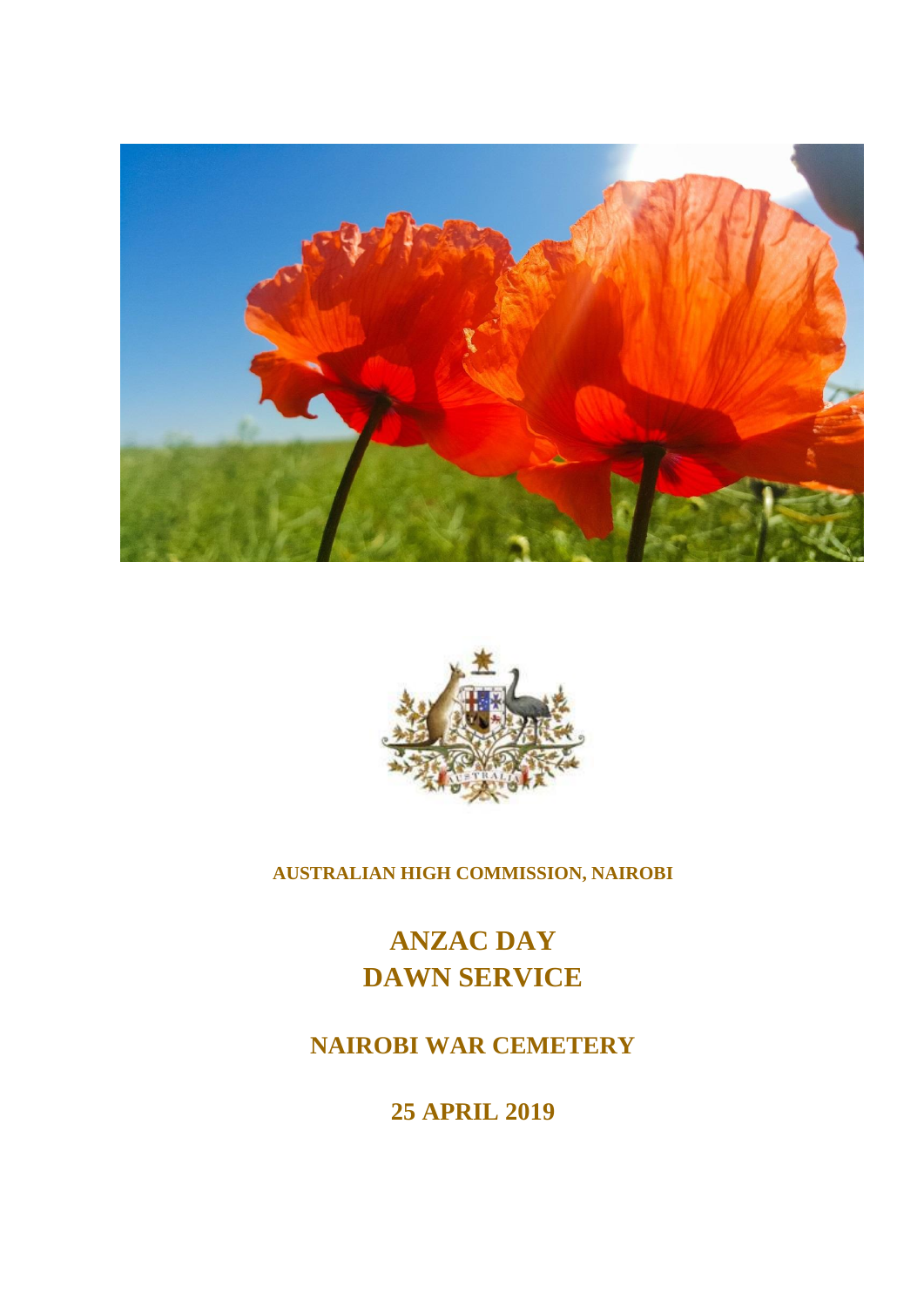

**RAAF air crew from left, Gunner Cliff Briggs, Gus Allen and Observer (navigator) Bill Corbett outside their tent in Kenya, c1942**



War Office, 23rd December, 1915.

His Majesty the KING has been graciously pleased to award the Victoria Cross to the undermentioned Officers:-

Temporary Lieutenant Wilbur Dartnell, late 25th (Service) Battalion (Frontiersmen), The Royal Fusiliers (City of London Regiment).

For most conspicuous bravery near Maktau (East Africa) on 3rd September, 1915.

During a mounted infantry engagement the enemy got within a few yards of our men, and it was found impossible to get the more severely wounded away. Lieutenant Dart-nell, who was himself being carried away wounded in the leg, seeing the situation, and knowing that the enemy's black troops murdered the wounded, insisted on being left behind in the hopes of being able to save the lives of the other wounded men.

He gave his own life in the gallant attempt to save others.

**Lieutenant William Thomas Dartnell, VC**

**William Dartnell, born in Collingwood, Melbourne was living in South Africa when the First World War began and he enlisted in the British Army in East Africa. His Victoria Cross was awarded posthumously for his actions on 3 September 1915, near Maktau, Kenya. He is buried in the Commonwealth War Cemetery in Voi, Kenya.**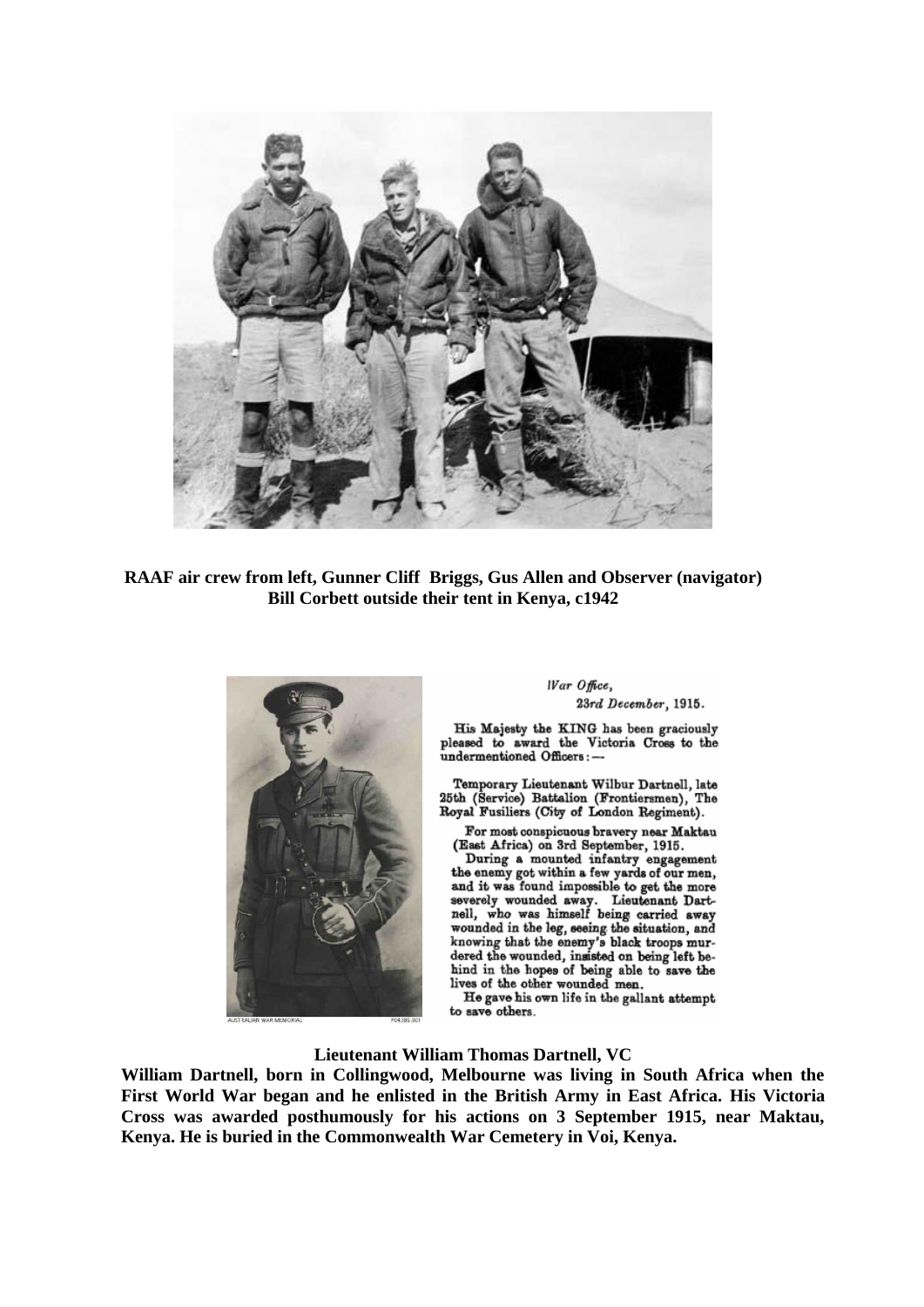# **AUSTRALIAN AND NEW ZEALAND SERVICEMEN AND WOMEN BURIED AND HONOURED IN KENYA**

John Arthur AHERN, Sergeant Gilgil War Cemetery Ronald Giles DANIEL, Sergeant Gilgil War Cemetery Norman George PETERS, Sergeant Gilgil War Cemetery Herbert James EVERETT, Sergeant Kisumu War Cemetery Frank Alfred SINCLAIR, Sergeant Kisumu War Cemetery George Arthur HIATT, Eng Rm Artificer 4<sup>th</sup> Class Mombasa Cemetery Arthur George THOMPSON, Sub Lieutenant Mombasa Cemetery Desmond James DRAKE-BROCKMAN, Sergeant Nairobi (Forest Road) Lincoln Joseph HANDS, Sergeant Nairobi (Forest Road) Frank Lawson INGHAM, Flying Officer Nairobi (Forest Road) Frederick Anthony PAUL, Sergeant Nairobi (Forest Road) Brian Squire FOWLER, Pilot Officer Nairobi War Cemetery Victor JARIUS, Able Seaman Patricia CASHMORE, Sister Fergus Alistair ALLAN, Pilot Officer Nakuru North Cemetery John William BALFOUR, Sergeant Nakuru North Cemetery George Owen EMERY, Sergeant Nakuru North Cemetery Garnet Allenby HAWKINS, Sergeant Nakuru North Cemetery Ross Westlake HUTTON, Pilot Officer Nakuru North Cemetery Collin Douglas McASKILL, Sergeant Nakuru North Cemetery Allan Gillard SHEA, Sergeant Nakuru North Cemetery Lyndley Dawson CRAVEN, Sergeant Nanyuki War Cemetery James Ernest EASON, Sergeant Nanyuki War Cemetery William Thomas DARTNELL, VC, Lieutenant Eugene WHEELER, Lance Corporal

Nairobi War Cemetery Nairobi War Cemetery Voi Cemetery Voi Cemetery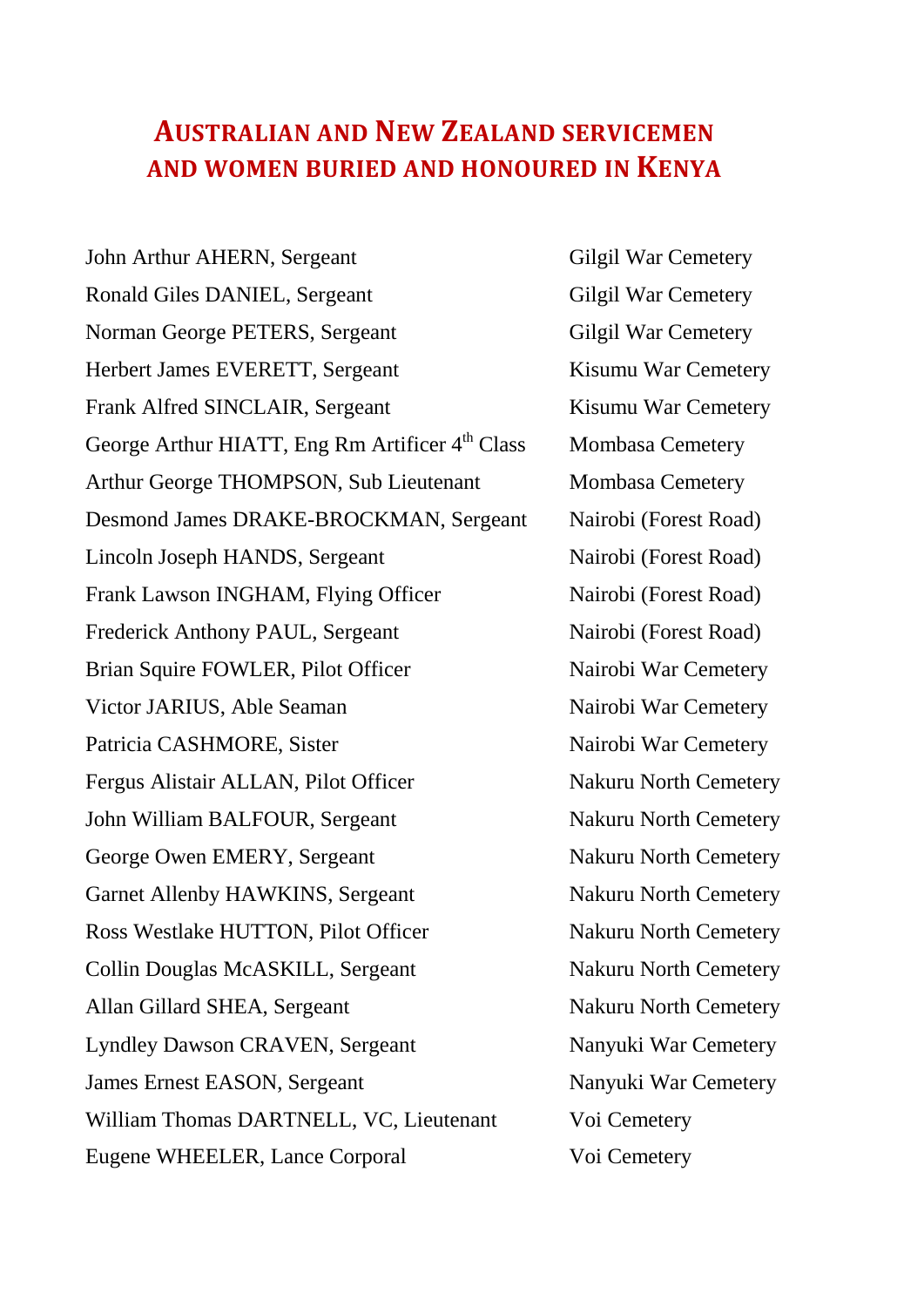# **ANZAC – A HISTORY**

At dawn on 25 April 1915, the Australian and New Zealand Army Corps (ANZACs) together with forces from Britain, India and France, landed on the west coast of the Gallipoli Peninsula to open the Dardanelles campaign of World War I. It was a campaign in which casualties were extremely heavy and it became the custom each year, on 25 April, for the people of Australia and New Zealand to commemorate their dead of all wars.

On this day, above all days, we recall those Australians and New Zealanders who suffered and died in the great tragedy of war. We remember those who fell amid the ridges of Gallipoli, the dunes of Sinai and the terraced hills of Palestine; in France and Belgium; amid the mountains and olive groves of continental Greece, Crete and Syria; in Italy; in the jungles of Malaya, Indonesia, New Guinea and the Pacific Islands. We mourn for those who died in Burma, Thailand and Japan; in the skies over Europe; in Korea, Borneo, Malaysia and Vietnam; in peacekeeping operations; and in the Middle East.

#### **The ANZAC Day Dawn Service**

The ANZAC Day Dawn Service has its origins in an operational routine that is still observed by the Australian and New Zealand Armies today. The half-light of dawn plays tricks with soldiers' eyes and from the earliest times the half-hour or so before dawn became one of the most favoured times for an attack. Soldiers in defensive positions were therefore woken up in the dark, before dawn, so that by the time the first dull grey light crept across the battlefield they were awake, alert and manning their weapons.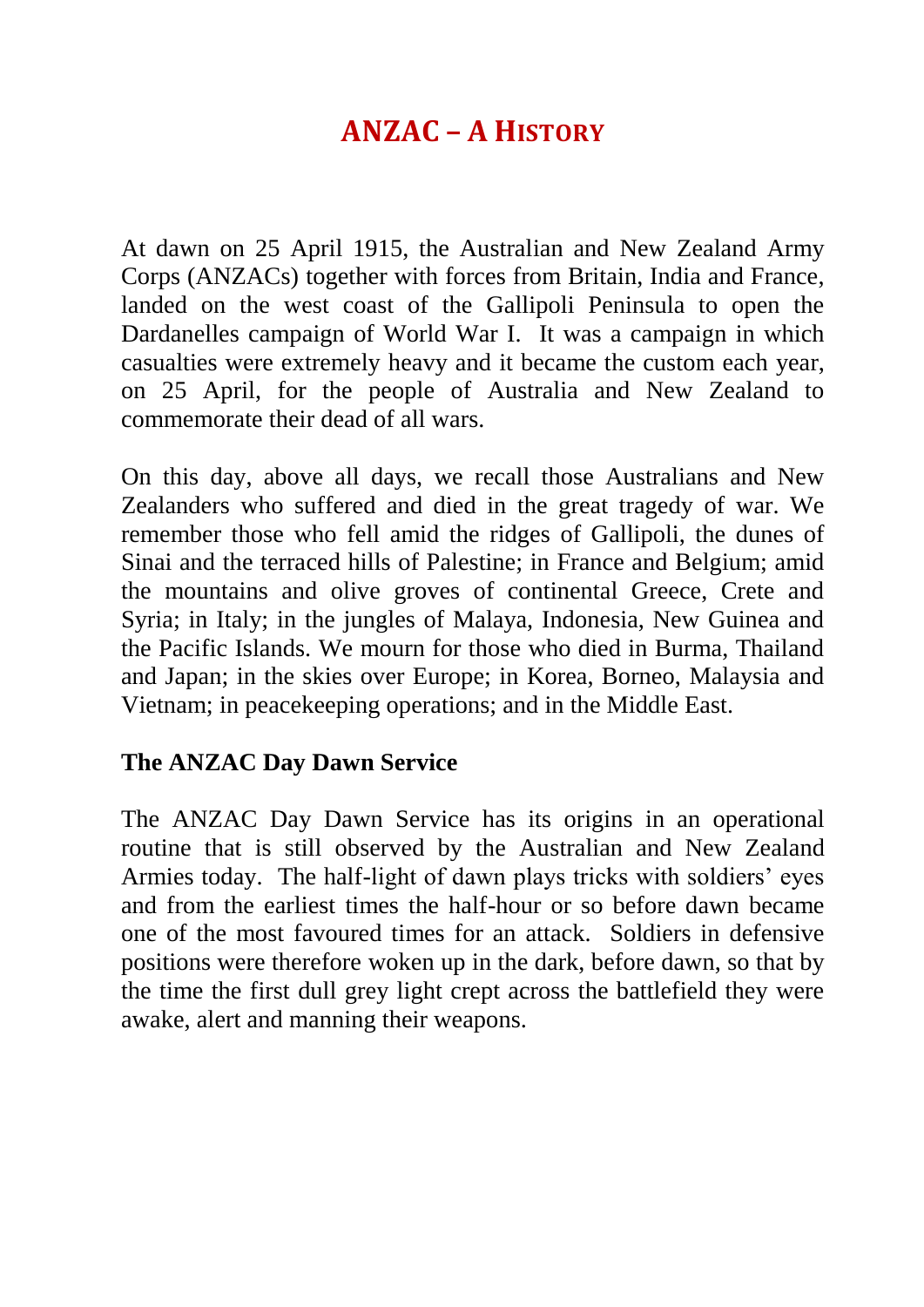# **ORDEROF SERVICE**

# **WELCOME AND CALL TO COMMEMORATION**

*HE Ms. Alison CHARTRES Australian High Commissioner, Kenya*

## **ADDRESS**

# *Mr. Mahmut Burak ERSOY, Deputy Head of Mission, Turkish Embassy in Nairobi*

H. E. Alison Chartres, High Commissioner of Australia,

Distinguished Participants,

Ladies and Gentlemen,

It gives me a great honour to address you, on behalf of the Turkish Embassy in Nairobi, on the anniversary of the ANZAC Day. I would like to thank you for inviting us to this important occasion that marks critical milestones in the respective histories of our nations.

Transforming the tragedies of war into a celebration of mutual respect and affection is a true reflection of both magnanimity and greatness of our nations. This is exactly what was jointly achieved and continues to be cherished on this commemoration day.

I feel proud to be among you in remembering our fallen loved ones. They fought courageously with honour and sense of duty, but never lost their respect for the other side. The remarkable display of this noble character puts Gallipoli War in the special pages of the world history.

We cannot find a better way to address our brave ancestors other than quoting the magnanimous words of Mustafa Kemal Atatürk, the founder of the Republic of Turkey and the Commander of the Turkish 19th Division during the Gallipoli campaign: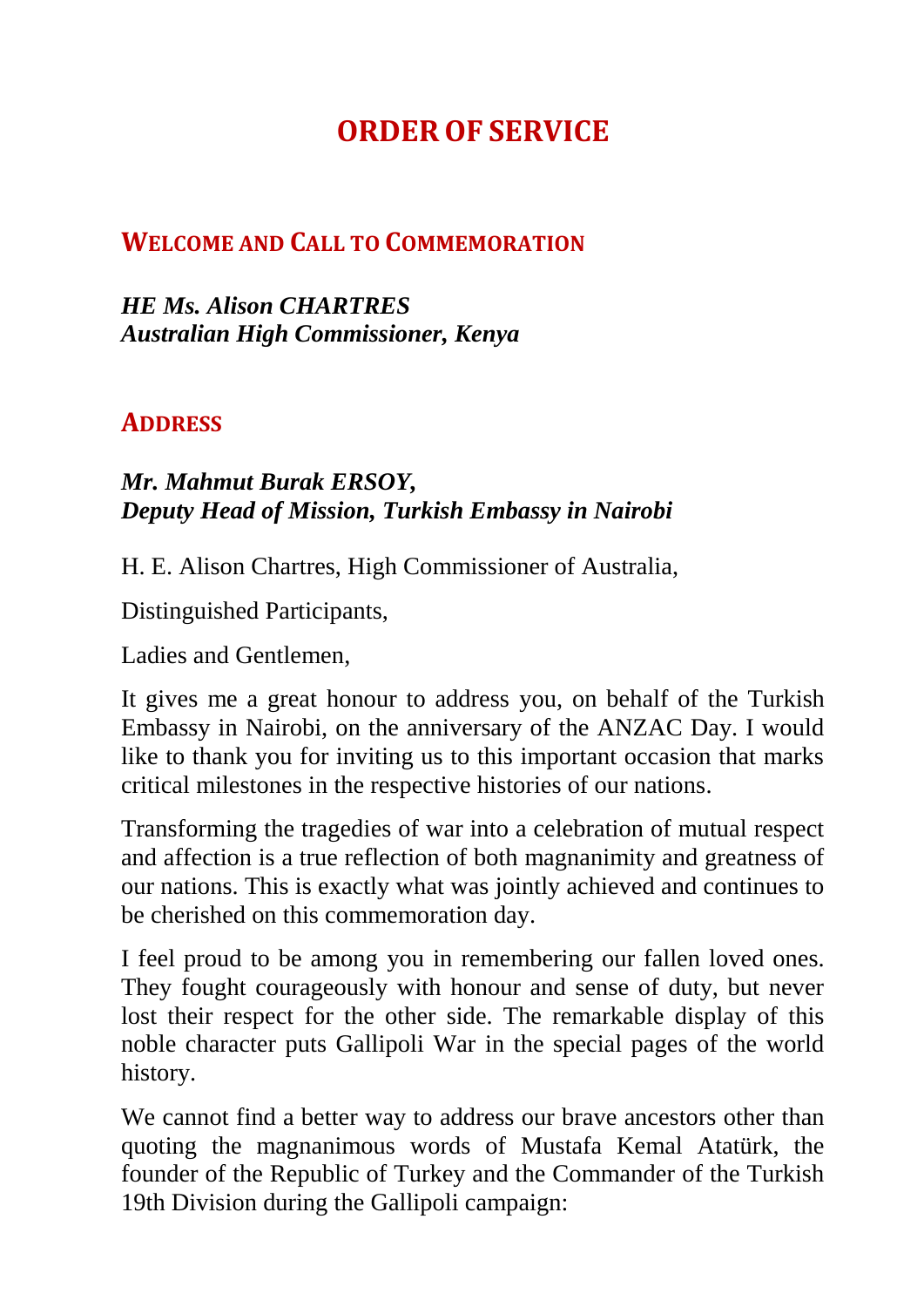I quote-

"Those heroes that shed their blood and lost their lives... You are now lying in the soil of a friendly country. Therefore rest in peace.

There is no difference between the Johnnies and the Mehmets to us where they lie side by side here in this country of ours...

You, the mothers, who sent their sons from faraway countries, wipe away your tears; your sons are now lying in our bosom and are in peace.

After having lost their lives on this land, they have become our sons as well." – End of quote

The commander who had been in the centre of the battle himself delivered these words to the first group of Australians and New Zealanders who visited Turkey, nineteen years after the Gallipoli campaign

They are a powerful reminder of how nations should never disregard the urge to seek peace, however inevitable war might seem. By gathering here today, we demonstrate our sincere commitment to international peace, despite the persistence of conflicts surrounding us.

Underscoring and bolstering this sense of solidarity in the face of current challenges against our societies, such as terrorism and extremism in all their forms and manifestations, is more critical than ever today.

Taking this opportunity, I shall pay my deepest respects to the men and women in uniform who are risking their lives to protect ours every day.

On behalf of the Turkish Embassy in Nairobi, I would like to express my gratitude to H.E. Chartres for once again organizing this beautiful ceremony.

May the souls of our martyrs rest in peace.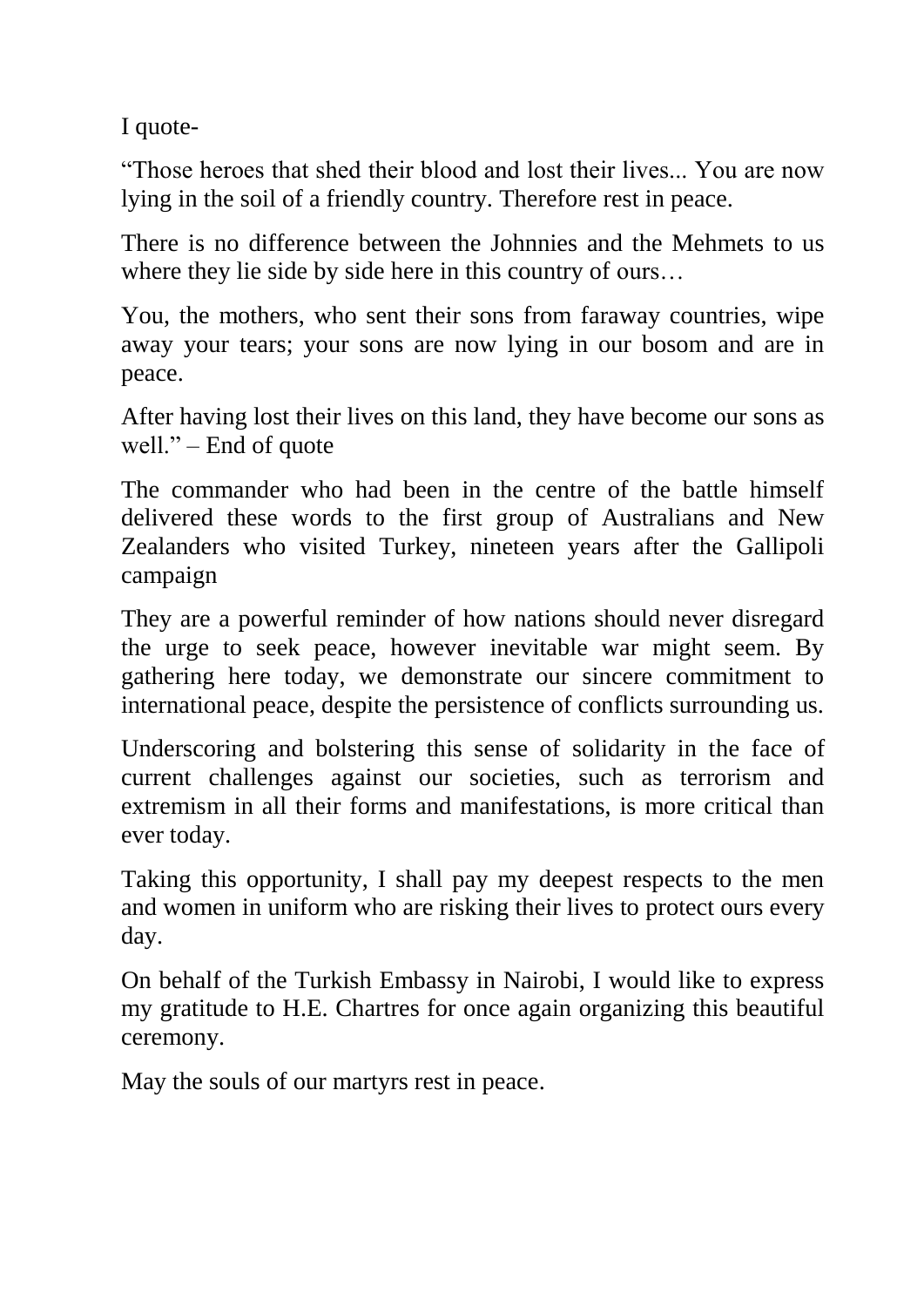# **HYMN: WE WERE SOLDIERS (THE MANSIONS OF THE LORD)**

# *Singer***: S***eraphine MOIPEI Accompanied by: Nicholas MOIPEI*

To fallen soldiers let us sing When no rocket fly nor bullet swing Our broken brothers let us bring To the mansion of the lord.

No more weeping no more fight No friends bleeding through the night Just Devine embrace eternal light In the mansion of the Lord.

When no mother cry and no children weep We shall stand and guide though the angels sleep All through the ages we will keep The mansion of the Lord.

Songwriters: Nick Glennie Smith / Randall Wallace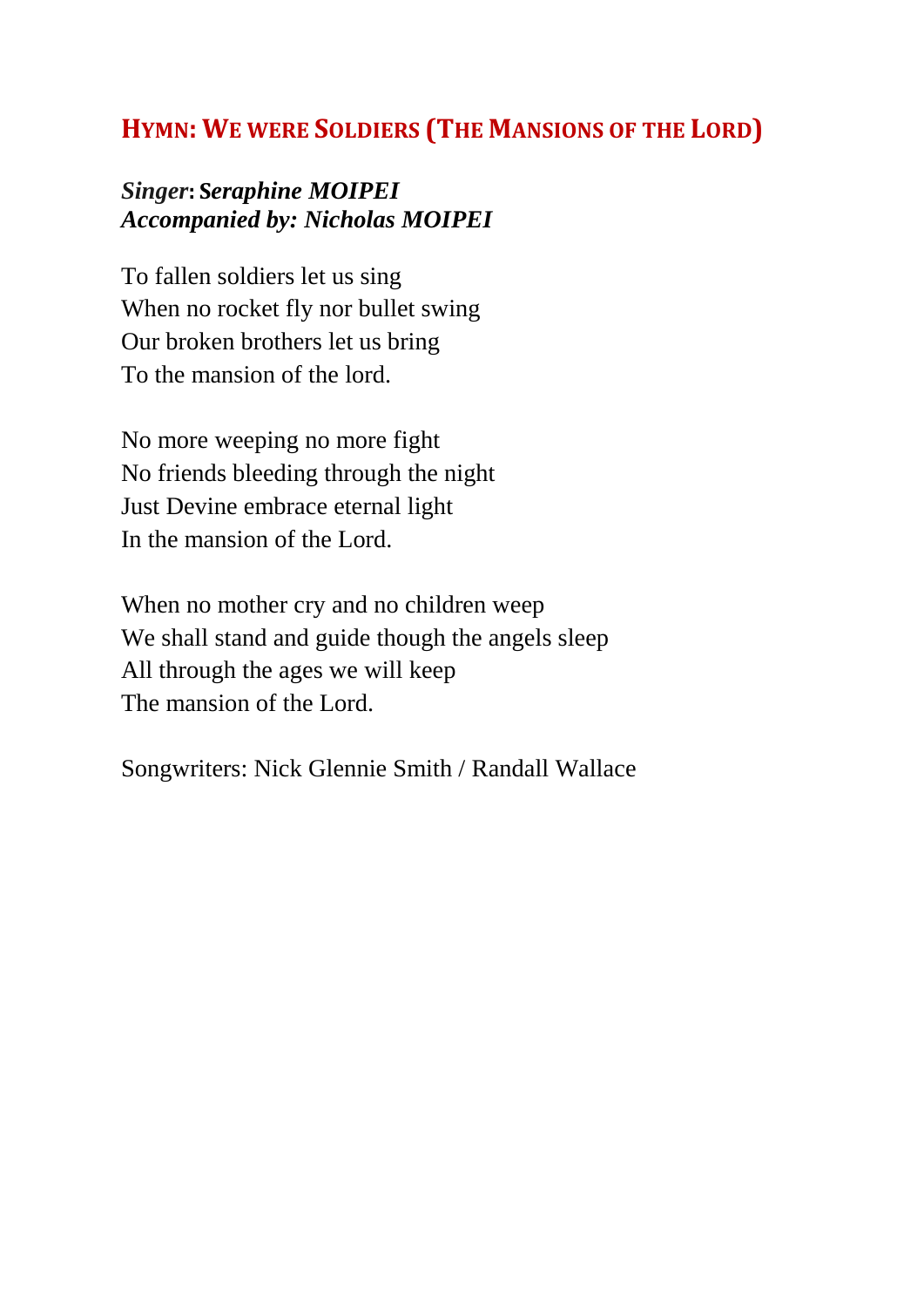# **CALL TO PRAYER**

# *Rev. Mark SIMMONDS*

Creator God, as the sun rises this day, as it did on the first ANZAC Day,

help us to remember the first Anzacs and

now the generations of men, women and children who have died in the cause of liberty and peace.

We thank you for the gift of the dawn of this day, as it reminds us of the freedom we have.

Help us to remember those who still bear the physical and mental scars and disabilities of their service.

Help us to remember the widows and widowers, parents and orphans, sisters and brothers and

all who waited in vain the return of a loved one.

May we be inspired by the Anzacs to lay down our lives for one another.

May we remember their mateship, courage and compassion;

but save us from ever glorifying the horror and tragedy of war.

As the sun rises on this day, Lord, help us to remember.

**AMEN**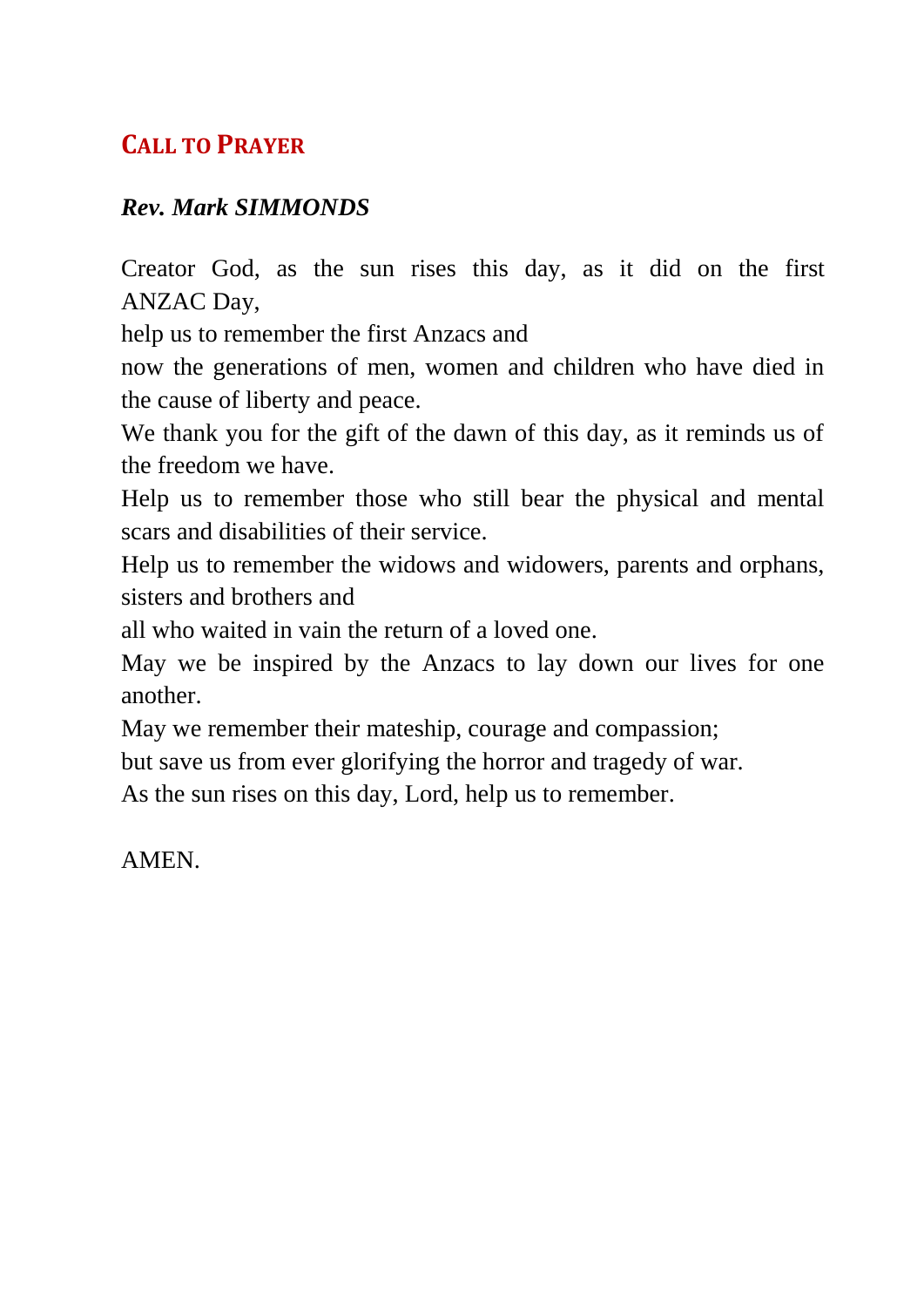# **SONG: I WATCH THE SUNRISE**

#### *Wanawake Kwa Wanawake Children's Choir*

I watch the sunrise lighting the sky, Casting its shadows near. And on this morning bright though it be, I feel those shadows near me.

But you are always close to me Following all my ways. May I be always close to you Following all your ways, Lord.

I watch the sunlight shine through the clouds, Warming the earth below. And at the mid-day, life seems to say: I feel your brightness near me. For you are always . . .

I watch the sunset fading away, Lighting the clouds with sleep. And as the evening closes its eyes, I feel your presence near me. For you are always . . .

I watch the moonlight guarding the night, Waiting till morning comes. The air is silent, earth is at rest Only your peace is near me. Yes, you are always...

Lyrics: John Glynn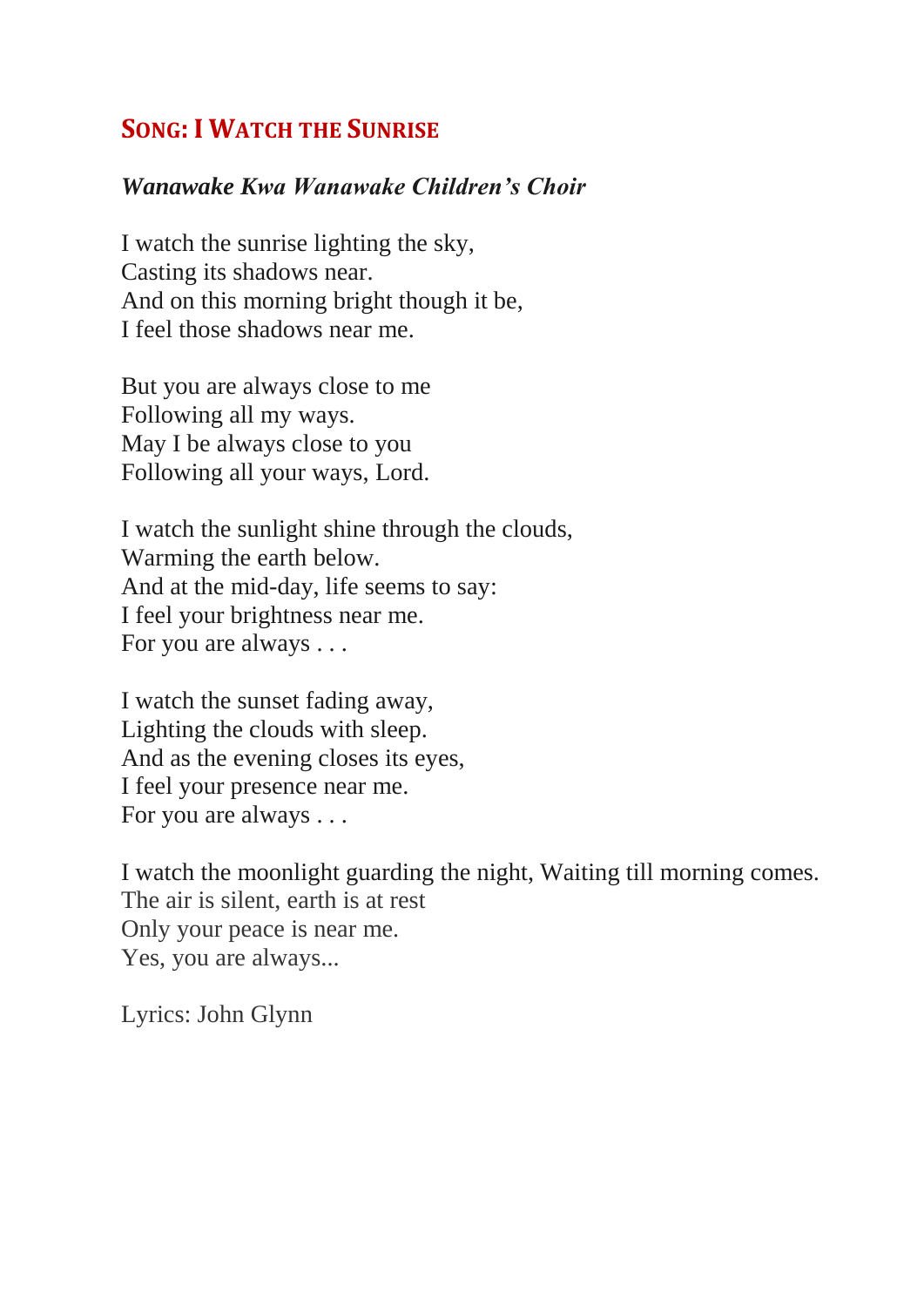# **WREATH LAYING**

# *Diplomatic, Defence and community representatives to lay wreaths*

# **ODE OF REMEMBRANCE**

#### *Stewart Laird HENDERSON MMM, JCD Honorary Consul, New Zealand*

They shall grow not old, as we that are left grow old: Age shall not weary them, nor the years condemn. At the going down of the sun and in the morning We will remember them.

### *Response: All*

We will remember them.

# **LAST POST**

### **ONE MINUTE SILENCE**

### **REVEILLE**

## **FLAG RAISING**

*Kenya: Joe Mathenge and Michelle Kanja Australia: Eli, Ada and Mila Regan New Zealand: Dolly Davenport, Luka Cuthel and Joel Simmonds*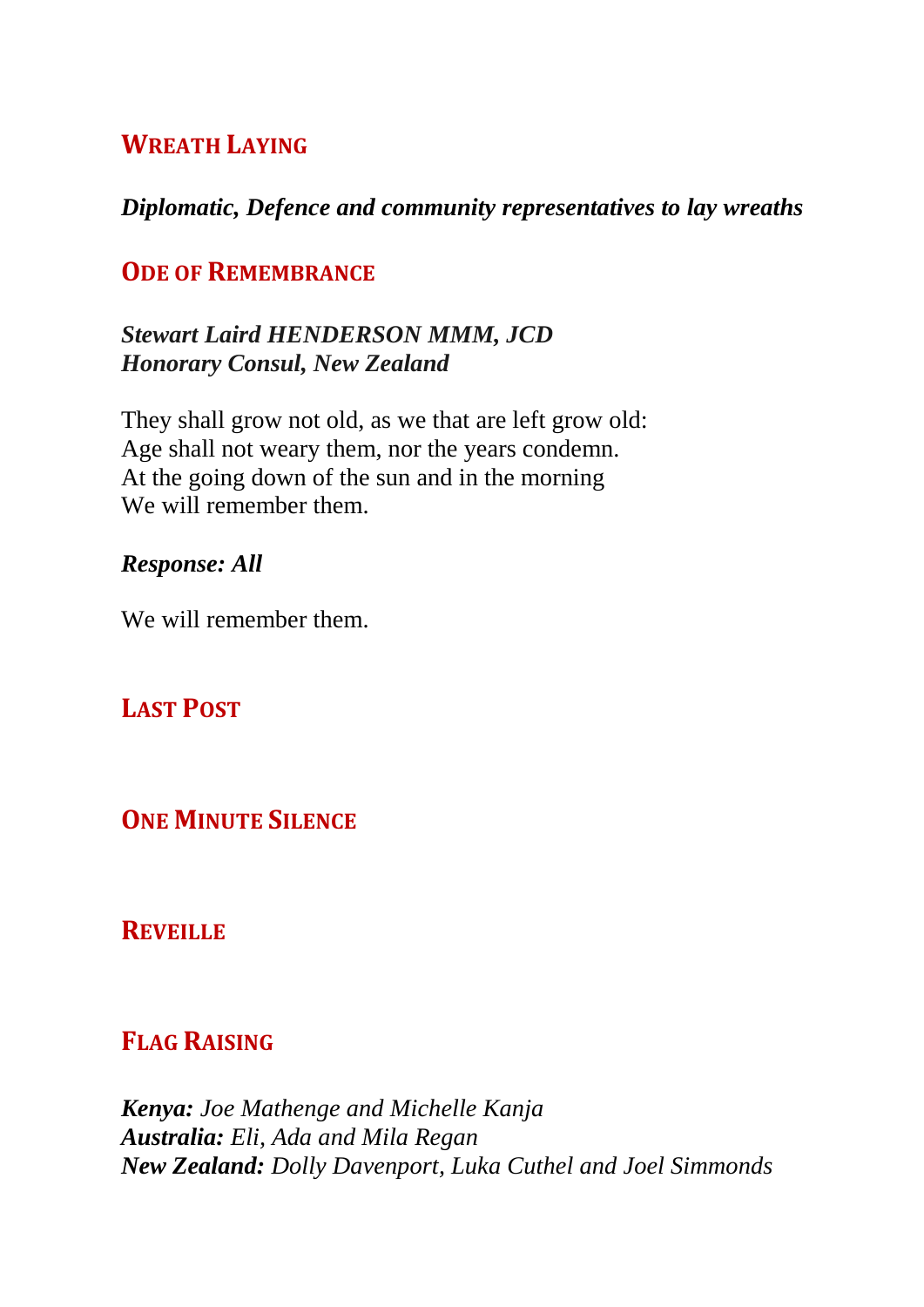#### **POEM: THE TWENTY – FIFTH OF APRIL**

# *Brigadier Mark THORNHILL CBE, Defence Advisor, British High Commission, Kenya*

THIS day is Anzac Day! Made sacred by the memory Of those who fought and died, and fought and live, And gave the best that men may give For love of Land. It dawns once more, And, though on alien sea and shore The guns are silent all, Yet we with pride recall The deeds which gave it immortality.

Great deeds are deathless things! The doer dies, but not the deed, And, when upon that fateful April day Our Anzacs, throwing all but love away, Gave life and limb for Honour's sake, With Freedom tremblingly at stake, They lit a beacon-light, Imperishable, bright, That evermore the Nation's soul shall heed.

Not Peace, not Peace alone Can make a nation great and good And bring it that full stature, strength, and grace That fit it for an age-enduring place In men's regard. Through storm and strife It runs to sweet and noble life; For through its veins there runs The valour of great sons Who died to give it stately nationhood.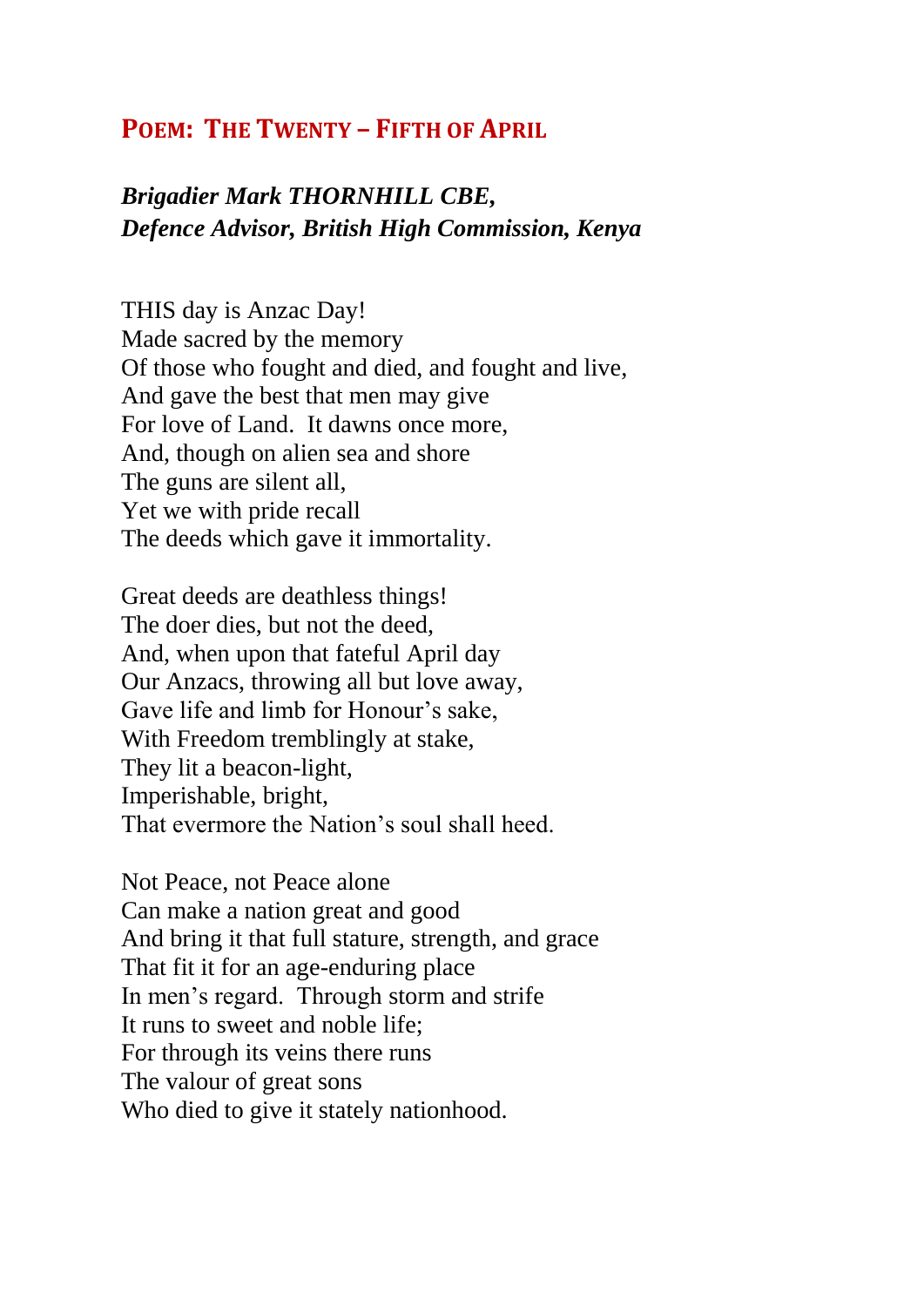This day is Anzac Day! Made sacred by the thrilling thought Of those who proved their souls, it reappears; And thus 'twill dawn, and dawn through future years Till Time our petty deeds efface, And others, dwelling in our place, Tell o'er, with tongue and pen, The glorious tale again Of how on beach and crag the Anzacs fought.



*Sick and wounded troops waiting to be evacuated from Anzac Cove*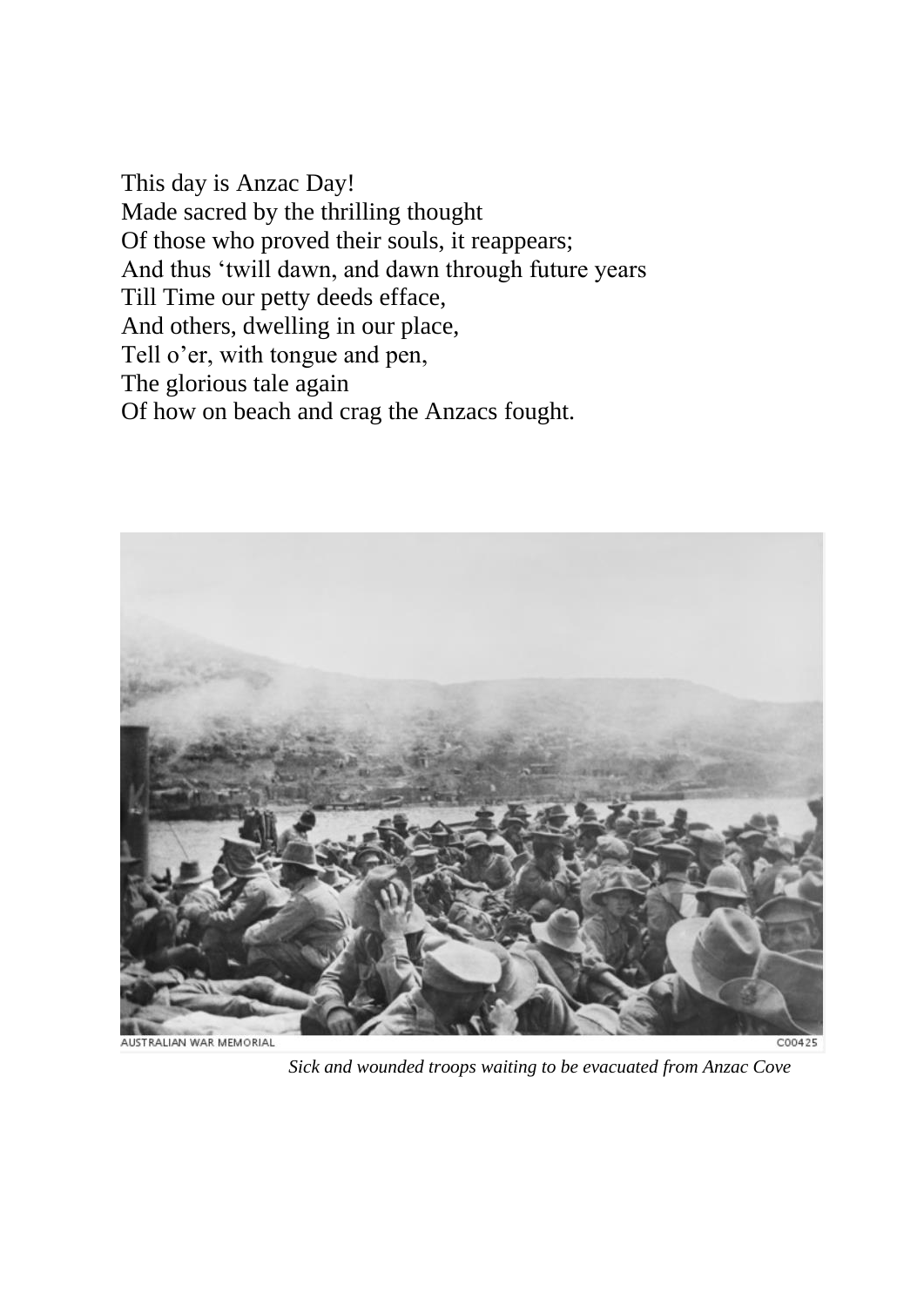# **HYMN: AMAZING GRACE**

# *Singer: Loretta BRENNAN, CSB Pianist: Innocent OLISE*

Amazing grace! How sweet the sound that saved a wretch like me. I was once was lost but now I'm found T'was blind but now I see.

"Twas grace that taught my heart to fear And grace my fears relieved How precious did that grace appear The hour I first believed.

Through many dangers, toils and snares I have already come "Twas grace hath brought me safe thus far, And grace will lead me home.

When we've been there ten thousand years Bright shining like the sun We'no less days to sing God's praise Than when we first begun

Lyrics: John Newton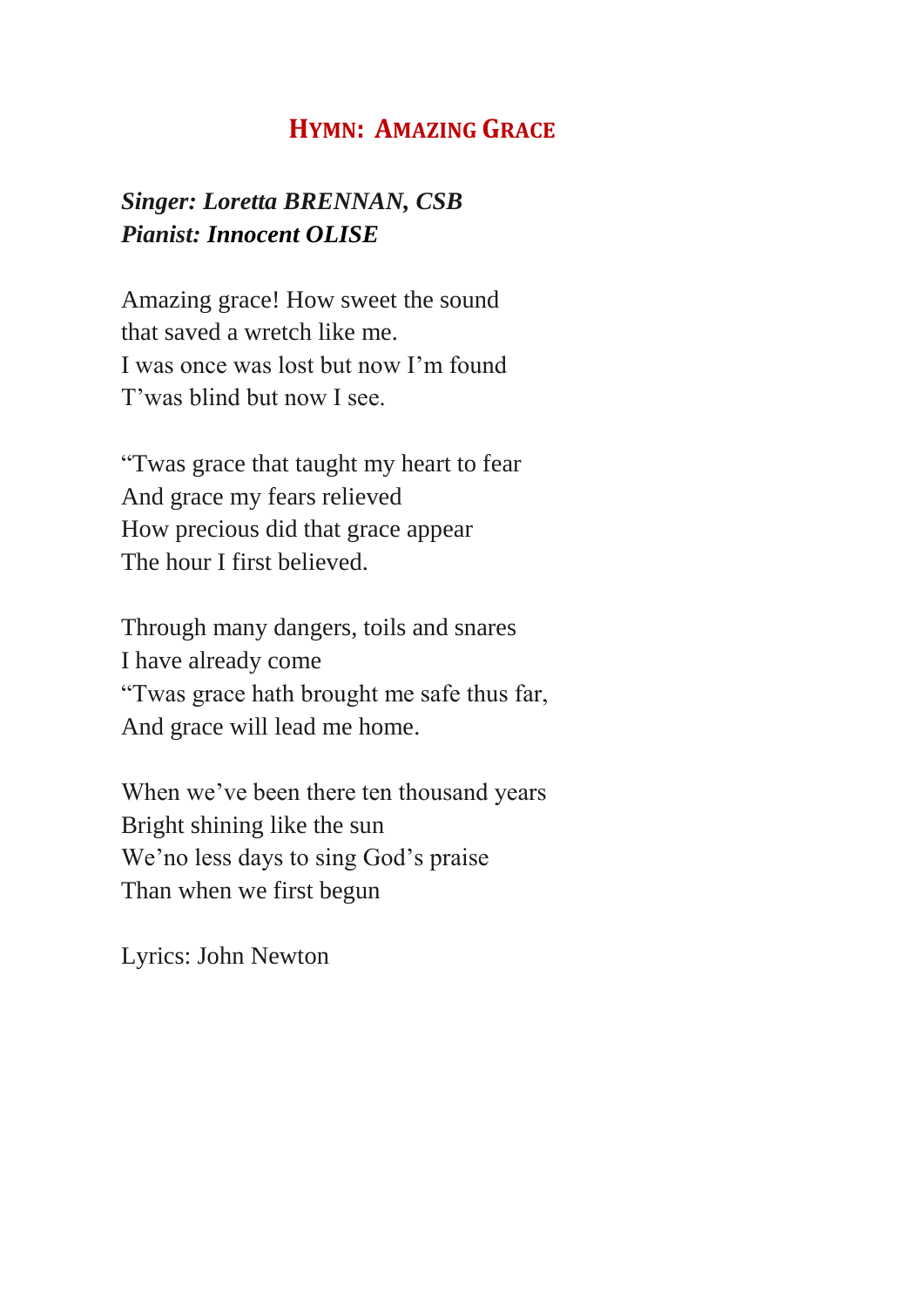#### **NATIONAL ANTHEMS**

#### **Kenyan National Anthem**

Ee Mungu nguvu yetu Ilete baraka kwetu Haki iwe ngao na mlinzi Natukae na udugu Amani na uhuru Raha tupate na ustawi.

#### **Advance Australia Fair**

Australians all let us rejoice, For we are young and free; We've golden soil and wealth for toil; Our home is girt by sea; Our land abounds in nature's gifts Of beauty rich and rare; In history's page, let every stage Advance Australia Fair. In joyful strains then let us sing, Advance Australia Fair.

#### **God Defend New Zealand**

God of Nations at thy feet In the bonds of love we meet; Hear our voices we entreat; God defend our free land; Guard Pacific's triple star; From the shafts of strife and war; Make her praises heard afar God defend New Zealand.

#### **END OF CEREMONY**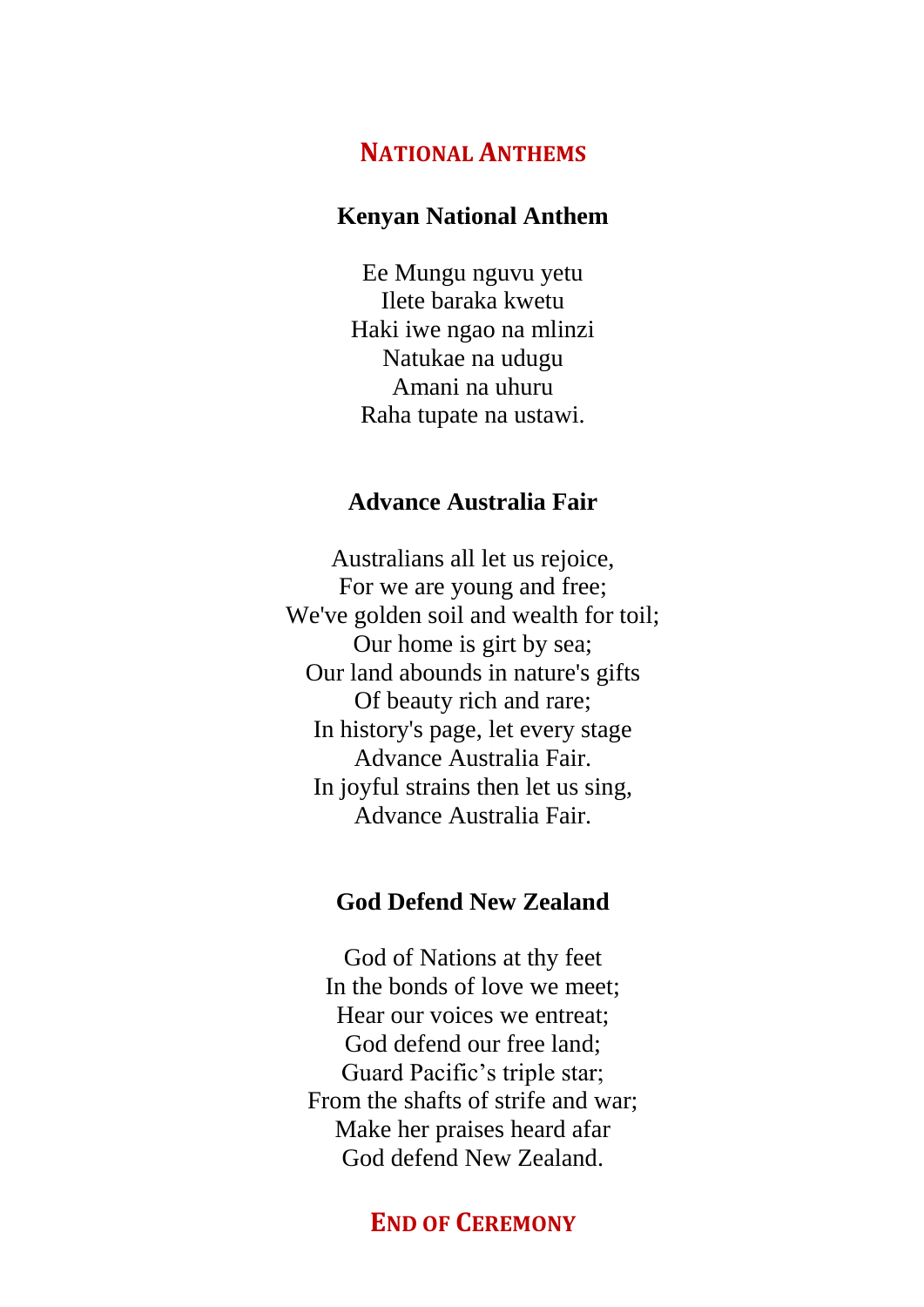# **BREAKFAST AT THE WAR CEMETERY**

You are all cordially invited to sign a condolence book and enjoy an ANZAC breakfast in the garden of the Nairobi War Cemetery following the service. We suggest you visit the graves of the Australian Able Seaman Victor Jarius and the New Zealand Pilot Brian Squire Fowler on your right as you leave and the plaque of Australian nurse Patricia Cashmore on column 74 of the East Africa Memorial.

#### **ACKNOWLEDGEMENTS**

With thanks to those who assisted in preparations for the Anzac Day Service:

Nairobi Diplomatic Community Kenya Defence Forces Commonwealth War Graves Commission Diplomatic Police Unit KK Security Group Australian High Commission staff and families Volunteers from the Australian Community Volunteers from the New Zealand Community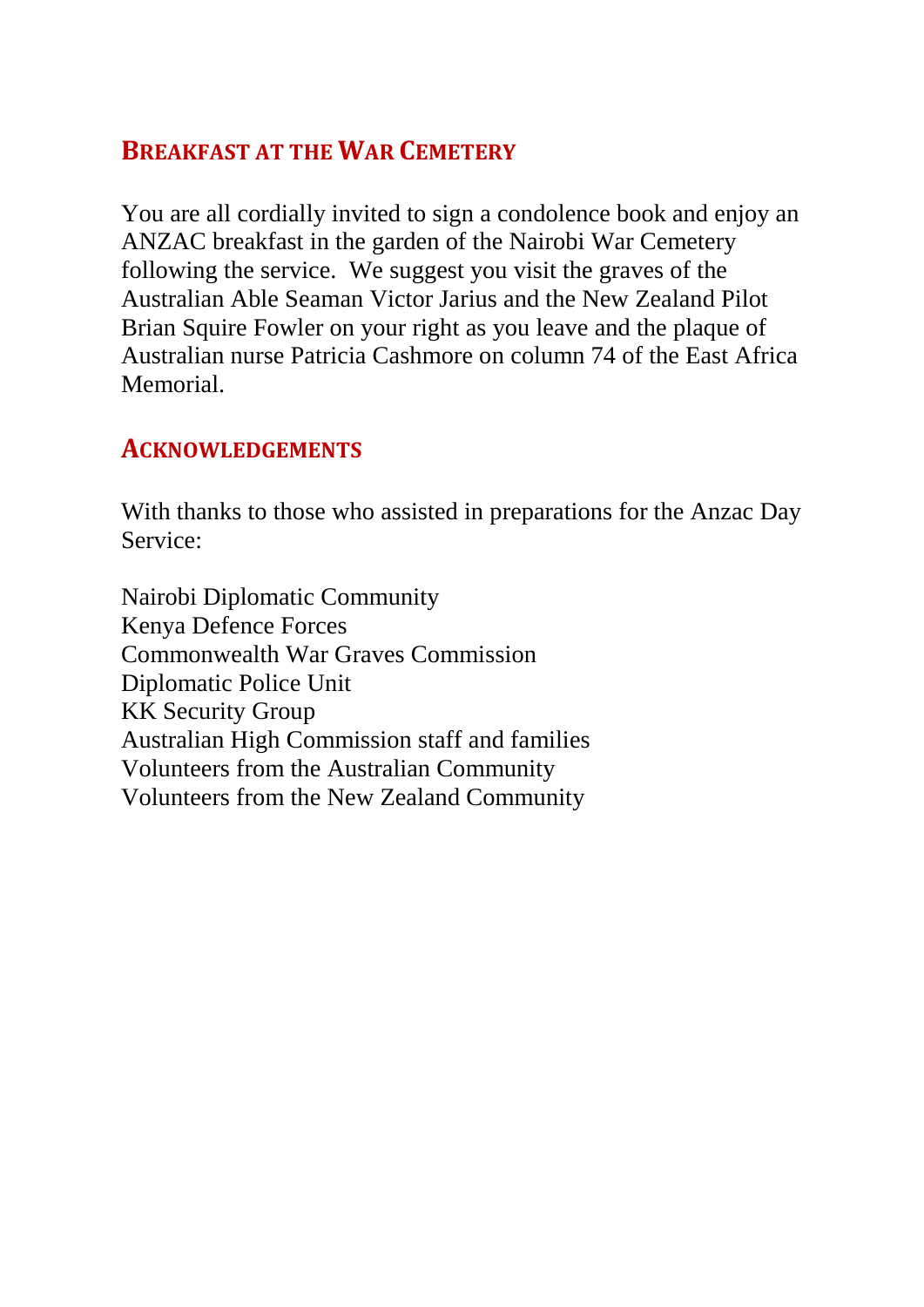# **AUSTRALIAN NURSES IN AFRICA**



In the Hall of Memory at the Australian War Memorial in Canberra, there are 15 stained glass windows. One of these is of an Australian nurse. She represents all military nurses who have shown a commitment to caring for sick and wounded during times of war. This window displays the word 'Devotion'.

This year's Anzac Day poster commemorates Australian nurses, who have been treating war casualties for more than a century.

The Australian Army Nursing Service (AANS) was formed in July 1903 as part of the Australian Army Medical Corps. More than 2,000 of its members served overseas during the First World War. Twenty-five died during their service.

When the Second World War broke out, more nurses were needed. The Royal Australian Air Force Nursing Service (RAAFNS) was formed in 1940 and the Royal Australian Naval Nursing Service (RANNS) began in 1942.

More than 4,000 Australian nurses served in a variety of locations, including the Middle East, the Mediterranean, Britain, Asia, the Pacific, and Australia. Some even served in East Africa and in Eritrea.

Seventy-eight nurses died, most due to enemy action or while prisoners of war. Some also died from illness or accidents.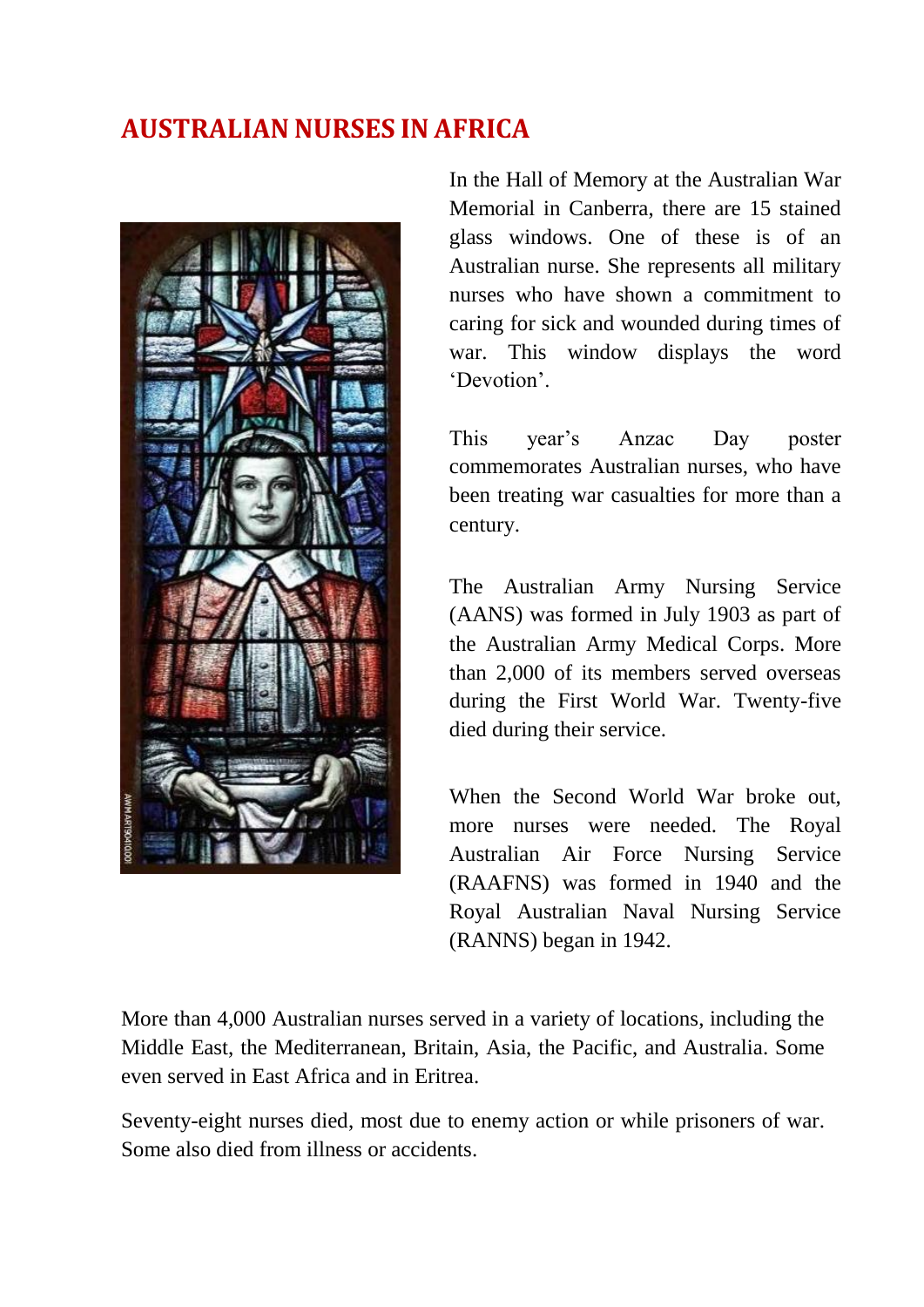One Australian nurse died in Eritrea during the Second World War. Her name was Staff Nurse Edith Mary Morton. Edith was from Roxborough in New South Wales, born on 21 February 1905. She enlisted 1 January 1940 and was placed with the AIF, Australian Army Nursing Service, 5 General Hospital. It is likely she served in multiple locations but at one point was stationed in Eritrea, where on 16 December 1941 she lost her life. Edith is buried at the Asmara War Cemetery and is commemorated on the Roll of Honour at the Australian War **Memorial** 





Another Australian nurse, who died in Kenya, is Patricia Cashmore. She was travelling the world when the Second World War broke out, so she enlisted in the East African Military Nursing Service. She died 12 February 1944 when the troop ship SS *Khedive Ismail* was bombed off Mombasa. She is honoured on column 74 of the East African Memorial in the Nairobi War Cemetery.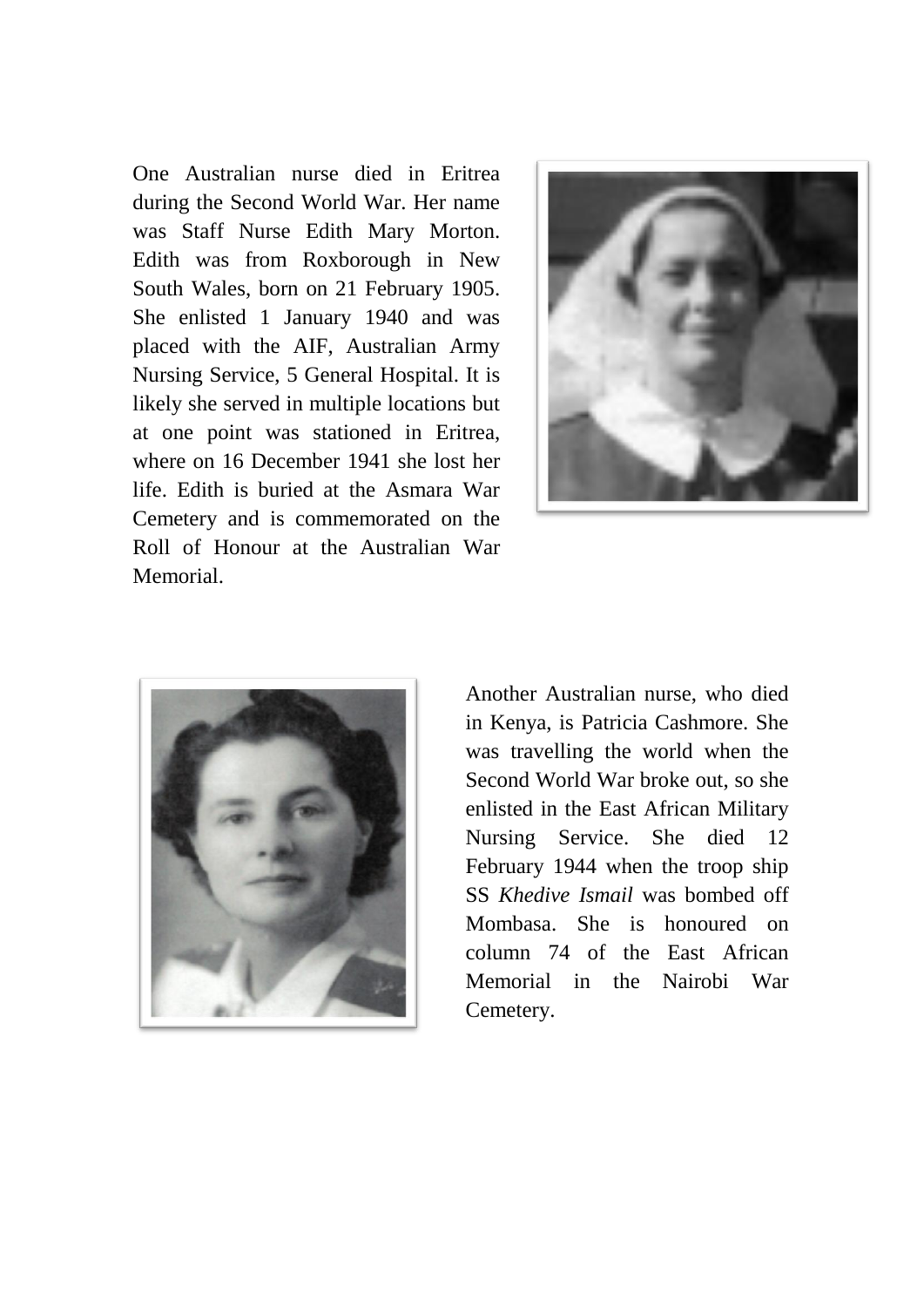

*Group of Australian Army Nursing Service aboard 2/1st Australian hospital ship Manunda, 1940*



*Kantara, Egypt. 1941, soldier evacuated from Tobruk*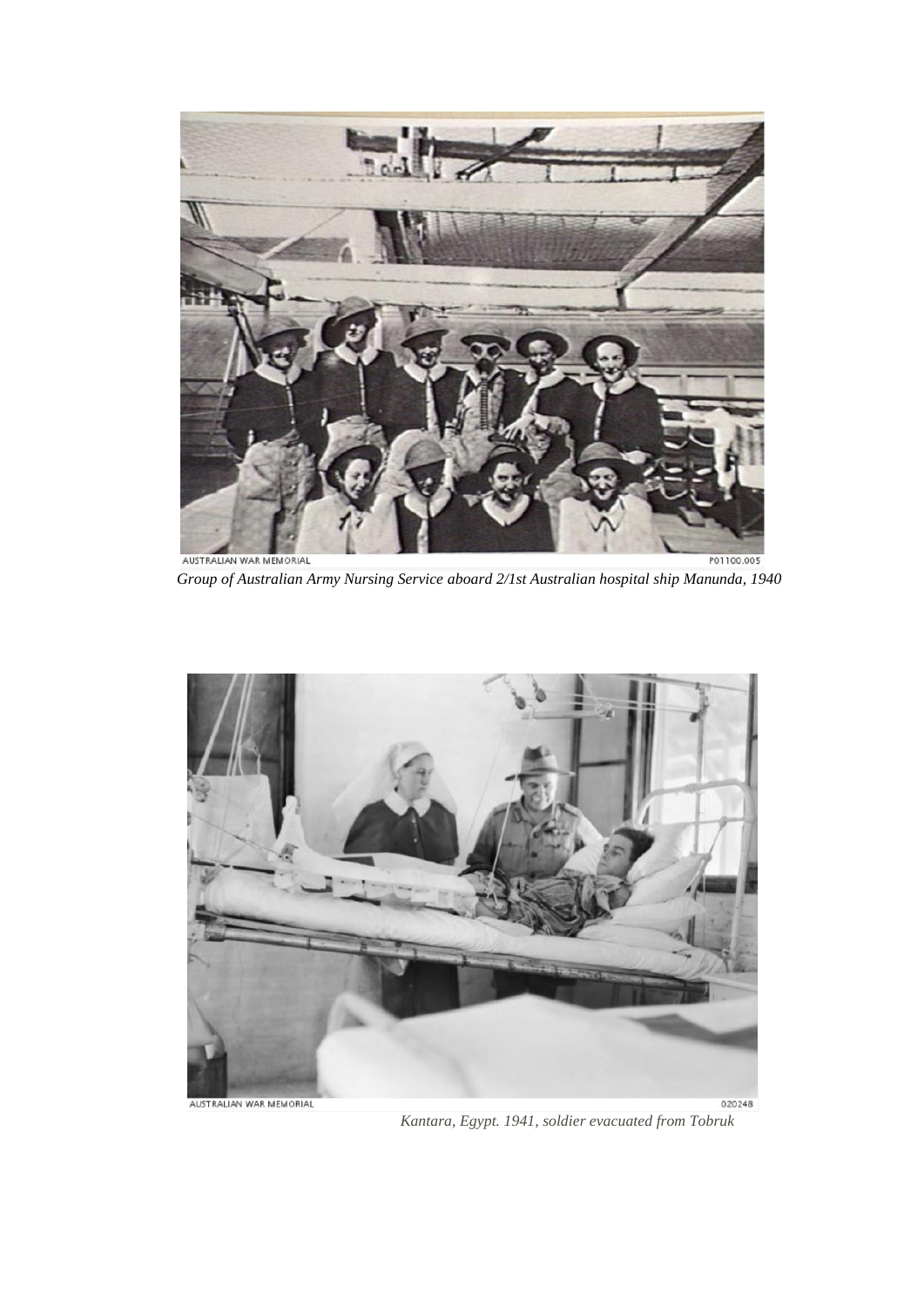anzacportal.dva.gov.au



**AUSTRALIAN SERVICE NURSING** 

He with y

For more than a century. Australian<br>service nurses have been treating<br>defence force and civilian casualties during<br>wars and peace<br>operations.